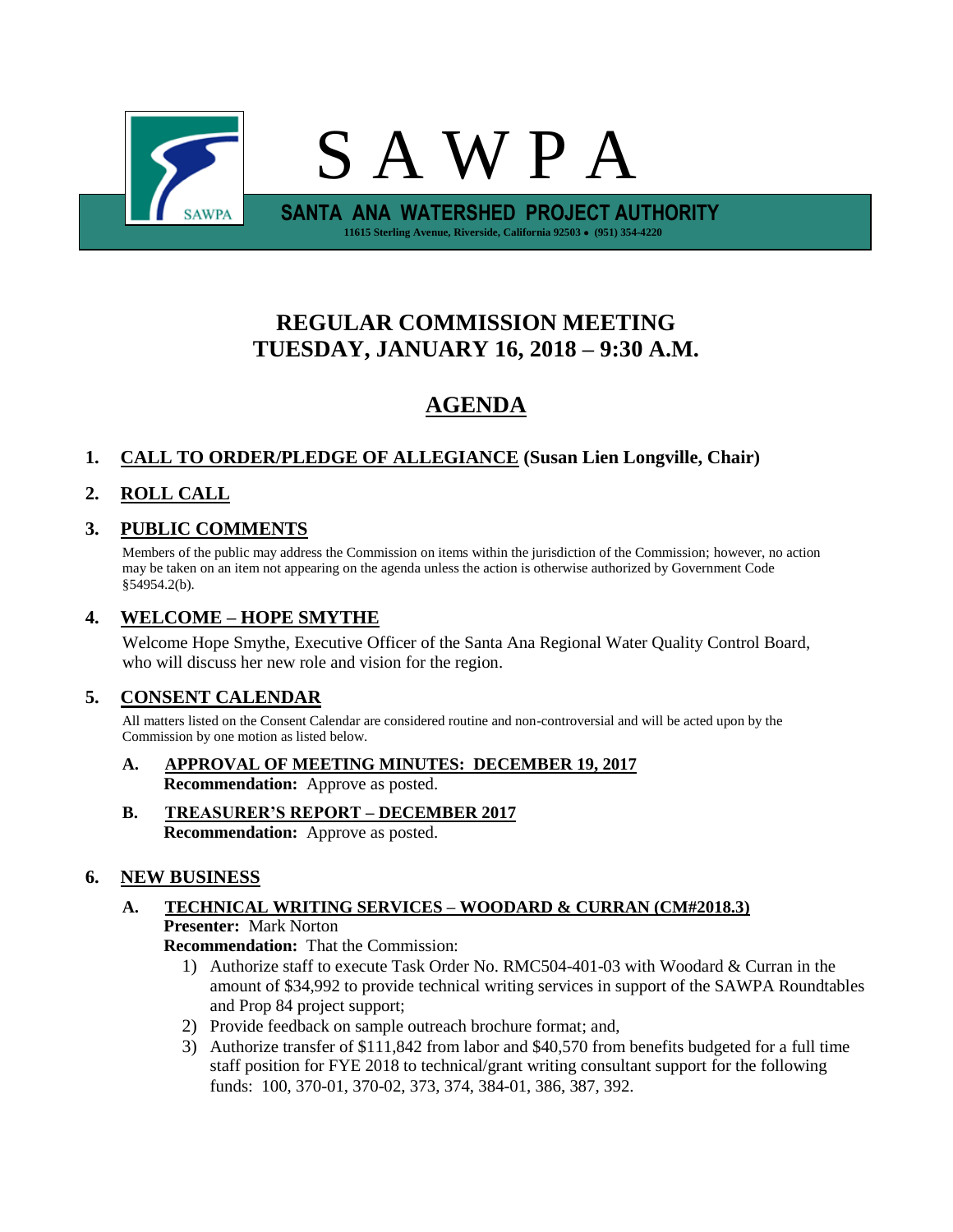#### **B. POLICY PRINCIPLES AND MEMORANDUM OF UNDERSTANDING (MOU) WITH THE HOUSING AUTHORITY OF THE CITY OF RIVERSIDE (CM#2018.4)**

**Presenter:** Mike Antos

**Recommendation:** Receive this status report about a Memorandum of Understanding with the Housing Authority of the City of Riverside, and direct staff to develop policy principles regarding use of Disadvantage Community Involvement project development funding for consideration at the February 6, 2018 SAWPA Commission meeting.

#### **C. FINALIZATION OF WATERSHED SIGNAGE WITH BRI COMMUNICATIONS (CM#2018.5) Presenter:** Ian Achimore

**Recommendation:** Receive and file.

#### **D. WASTE WATER INTERCEPTOR CAPACITY AGREEMENT – AMENDMENT NO. 2 (CM#2018.6)**

**Presenter:** David Ruhl

**Recommendation:** Approve and authorize the execution of Amendment No. 2 to the Waste Water Interceptor Capacity Agreement (1972 Capacity Agreement).

## **E. REACH 4B UPPER RELOCATION – NOTICE OF EXEMPTION (CM#2018.7)**

**Presenter:** Carlos Quintero

**Recommendation:** Direct staff to file a Notice of Exemption with the Riverside County Clerk's Office for the proposed Reach 4B Upper Relocation project to comply with the California Environmental Quality Act (CEQA) requirements.

## **F. RESOLUTION NO. 2018-1 – ROTATION OF COMMISSION APPOINTMENTS TO THE OWOW STEERING COMMITTEE (CM#2018.8)**

**Presenter:** Rich Haller

**Recommendation:** Adopt Resolution No. 2018-1 regarding rotation of Commission appointments to the One Water, One Watershed (OWOW) Steering Committee; and rescind Resolution No. 2017-12.

### **7. INFORMATIONAL REPORTS**

**Recommendation:** Receive for information.

- **A. CASH TRANSACTIONS REPORT -- NOVEMBER 2017 Presenter:** Karen Williams
- **B. INTER-FUND BORROWING – NOVEMBER 2017 (CM#2018.1) Presenter:** Karen Williams
- **C. PERFORMANCE INDICATORS/FINANCIAL REPORTING – NOVEMBER 2017 (CM#2018.2) Presenter:** Karen Williams
- **D. OWOW QUARTERLY STATUS REPORT: OCTOBER 1 2017 – DECEMBER 31 2017 Presenter:** Mark Norton
- **E. ROUNDTABLE QUARTERLY STATUS REPORT: OCTOBER 1 2017 – DECEMBER 31 2017 Presenter:** Mark Norton
- **F. SAWPA GENERAL MANAGERS MEETING NOTES – JANUARY 9, 2018**
- **G. STATE LEGISLATIVE REPORT Presenter:** Rich Haller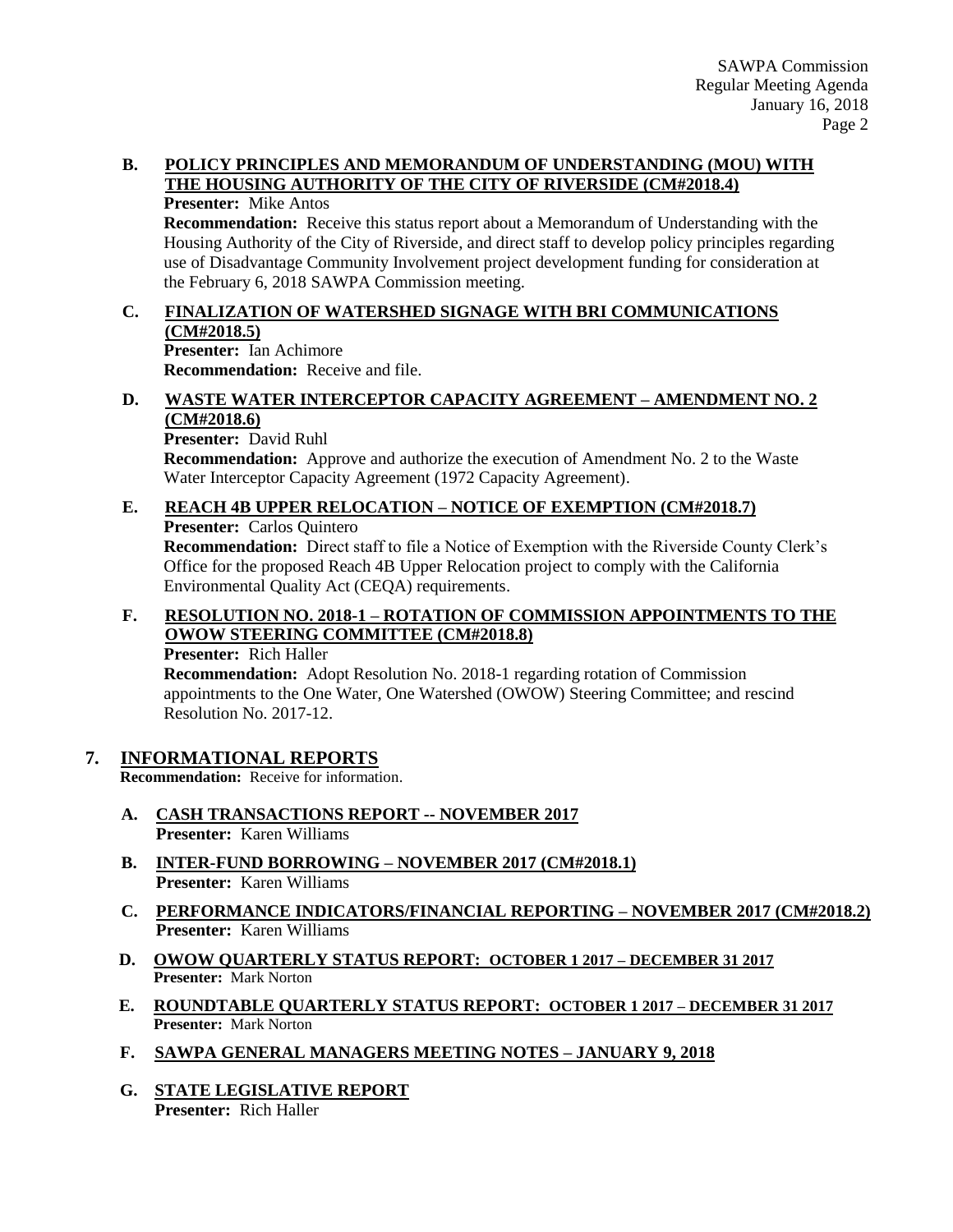SAWPA Commission Regular Meeting Agenda January 16, 2018 Page 3

#### **H. CHAIR'S COMMENTS/REPORT**

#### **I. COMMISSIONERS' COMMENTS**

#### **J. COMMISSIONERS' REQUEST FOR FUTURE AGENDA ITEMS**

#### **8. CLOSED SESSION**

#### **A. CONFERENCE WITH LEGAL COUNSEL – EXISTING LITIGATION PURSUANT TO GOVERNMENT CODE SECTION 54956.9(d)(1)**

Name of Case: Spiniello Companies v. Charles King Company, Inc., Santa Ana Watershed Project Authority, The Ohio Casualty Insurance Company (Superior Court of Los Angeles BC616589)

#### **B. PURSUANT TO GOVERNMENT CODE SECTION 54957.6 – CONFERENCE WITH LABOR NEGOTIATOR**

SAWPA Designated Representative: General Manager Richard E. Haller Non-Represented Employees: All SAWPA employees

#### **9. ADJOURNMENT**

Americans with Disabilities Act: If you require any special disability related accommodations to participate in this meeting, please call (951) 354-4230 or email kberry@sawpa.org. Notification at least 48 hours prior to the meeting will enable staff to make reasonable arrangements to ensure accessibility for this meeting. Requests should specify the nature of the disability and the type of accommodation requested.

Materials related to an item on this agenda submitted to the Commission after distribution of the agenda packet are available for public inspection during normal business hours at the SAWPA office, 11615 Sterling Avenue, Riverside, and available a[t www.sawpa.org,](http://www.sawpa.org/) subject to staff's ability to post documents prior to the meeting.

#### **Declaration of Posting**

I, Kelly Berry, Clerk of the Board of the Santa Ana Watershed Project Authority declare that on Thursday, January 11, 2018, a copy of this agenda has been uploaded to the SAWPA website at [www.sawpa.org](http://www.sawpa.org/) and posted in SAWPA's office at 11615 Sterling Avenue, Riverside, California.

 $\sqrt{s}$ 

\_\_\_\_\_\_\_\_\_\_\_\_\_\_\_\_\_\_\_\_\_\_\_\_\_\_\_\_\_\_\_\_\_\_\_\_\_\_\_ Kelly Berry, CMC